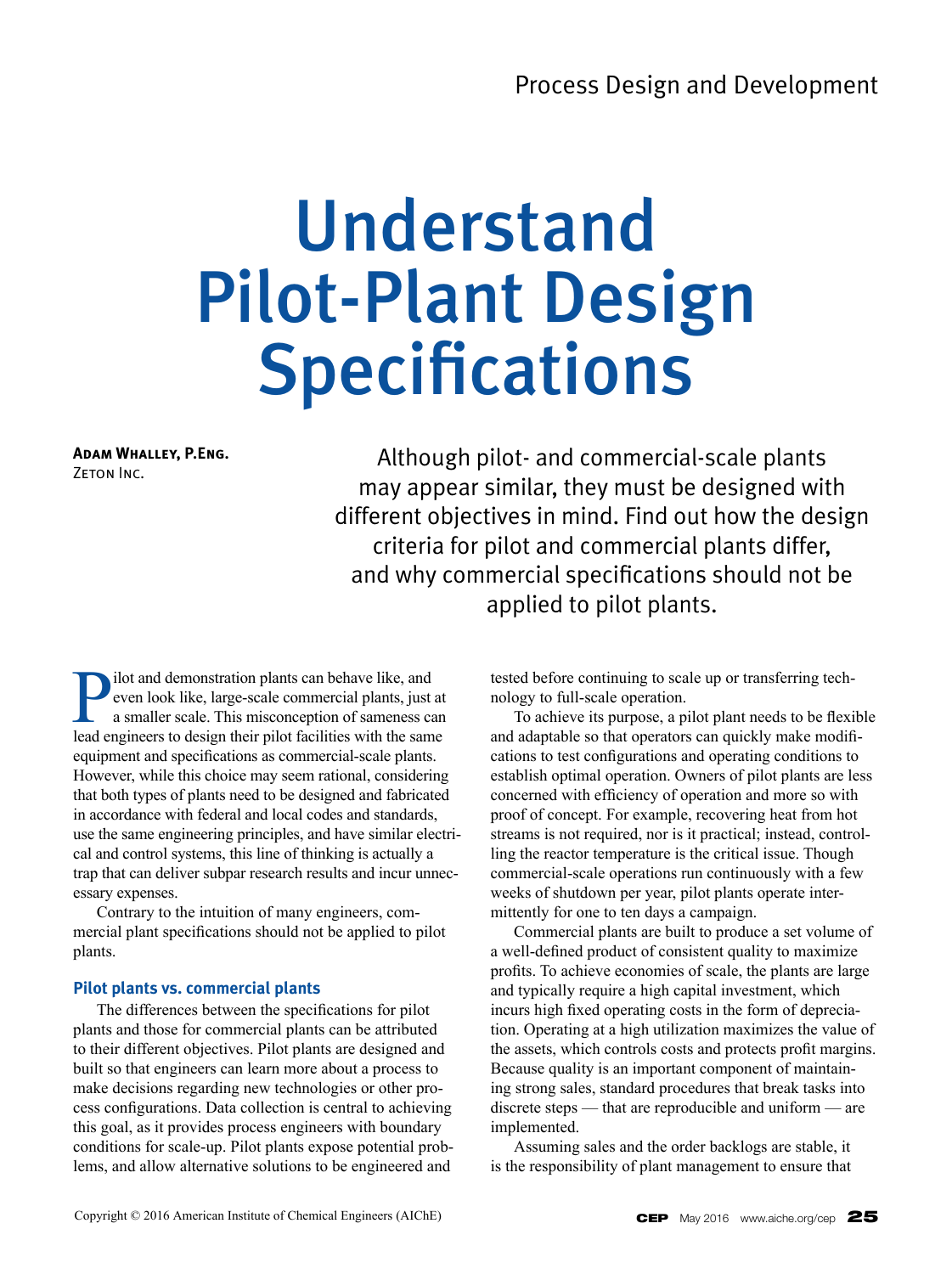# Process Design and Development

**Table 1. Pilot-plant and commercial-plant objectives are different, so the specifications used to design them should also be different.** 

| <b>Pilot-Plant</b><br><b>Objectives</b>                                                                                                                                                                                                                                                                                                                                                                                                                                         | <b>Commercial-Plant</b><br><b>Objectives</b>                                                                                                                                                                                                                                                                                             |
|---------------------------------------------------------------------------------------------------------------------------------------------------------------------------------------------------------------------------------------------------------------------------------------------------------------------------------------------------------------------------------------------------------------------------------------------------------------------------------|------------------------------------------------------------------------------------------------------------------------------------------------------------------------------------------------------------------------------------------------------------------------------------------------------------------------------------------|
| • Collect data to aid in scale-up<br>• Accurately model the full-<br>scale process at a smaller<br>scale to obtain representative<br>results<br>• Expose problems and try<br>alternative solutions<br>• Assess the effect of the<br>buildup of impurities in recycle<br>streams<br>• Test multiple configurations<br>and operating conditions<br>• Maintain flexibility for<br>frequent reconfigurations<br>• Enable easy startup and<br>shutdown<br>• Account for intermittent | • Produce product to maxi-<br>mize revenue and minimize<br>costs<br>• Maintain consistent and<br>reproducible product quality<br>• Maintain efficient operation<br>• Use resources efficiently<br>• Reduce costs through<br>preventive maintenance<br>• Troubleshoot without shut-<br>ting down<br>• Account for continuous<br>operation |
| operation                                                                                                                                                                                                                                                                                                                                                                                                                                                                       |                                                                                                                                                                                                                                                                                                                                          |



**▲ Figure 1.** Different control valve positioners can be added to (a) a simple control valve, such as (b) a mechano-pneumatic positioner or (c) an electropneumatic positioner, but they can drastically increase the cost. Because pilot plants shut down regularly and their footprint is generally small, expensive control valve positioners are not necessary. Photos courtesy of Badger Meter (a, b) and Emerson Process Management (c).

the plant is well maintained to maximize uptime. Unlike pilot-scale operations, preventive and predictive maintenance is paramount. In commercial plants, plant layouts can be sprawling, necessitating the need for smart devices to alert personnel when equipment replacement is required. Controlling costs is equally as important as maintaining the plant. Some methods of cost control include: recycling solvents and gases that can be reused, recovering heat from effluent streams, and capitalizing on the energy value of waste gases.

# **Design criteria**

Design specifications for pilot plants are primarily driven by the need for flexibility and representative data collection. Flexibility allows the order of unit operations to be reconfigured, new unit operations to be added, and a range of operating conditions to be tested. Other criteria that help define design specifications for pilot plants include:

• complete design and fabrication quickly to minimize time to market

• maintain the accuracy of small-scale metering and measurements

- minimize the layout space of the plant
- represent process conditions accurately
- ensure the system is safe
- minimize the cost of the system.

These criteria are often very different from those that drive the specifications for commercial plants, which underlines how misguided it is to apply commercial specifications to pilot plants (Table 1). The examples that follow detail situations where commercial specifications are unnecessarily or incorrectly imposed on pilot plants.

# **Control valve positioners**

The objective of a commercial plant is to gain economies of scale and keep the process running for as long as possible, while minimizing operational costs. Preventive maintenance greatly contributes to effective control of a plant's efficiency, and replacing parts at the optimal point in an instrument's lifecycle can prevent more-costly repairs in the future, as well as downtime. This explains why an electro-pneumatic positioner would be used for a commercial-plant application. In this context, the diagnostic capabilities offered by smart control valve positioners can have a huge payback.

But in the context of a pilot plant, the payback is less clear and the value is questionable (Figure 1). Pilot plants typically run for one to ten days a campaign and are shut down at regular intervals, during which preventive maintenance tasks can be accomplished. Provided that the control valve can accurately maintain the desired output,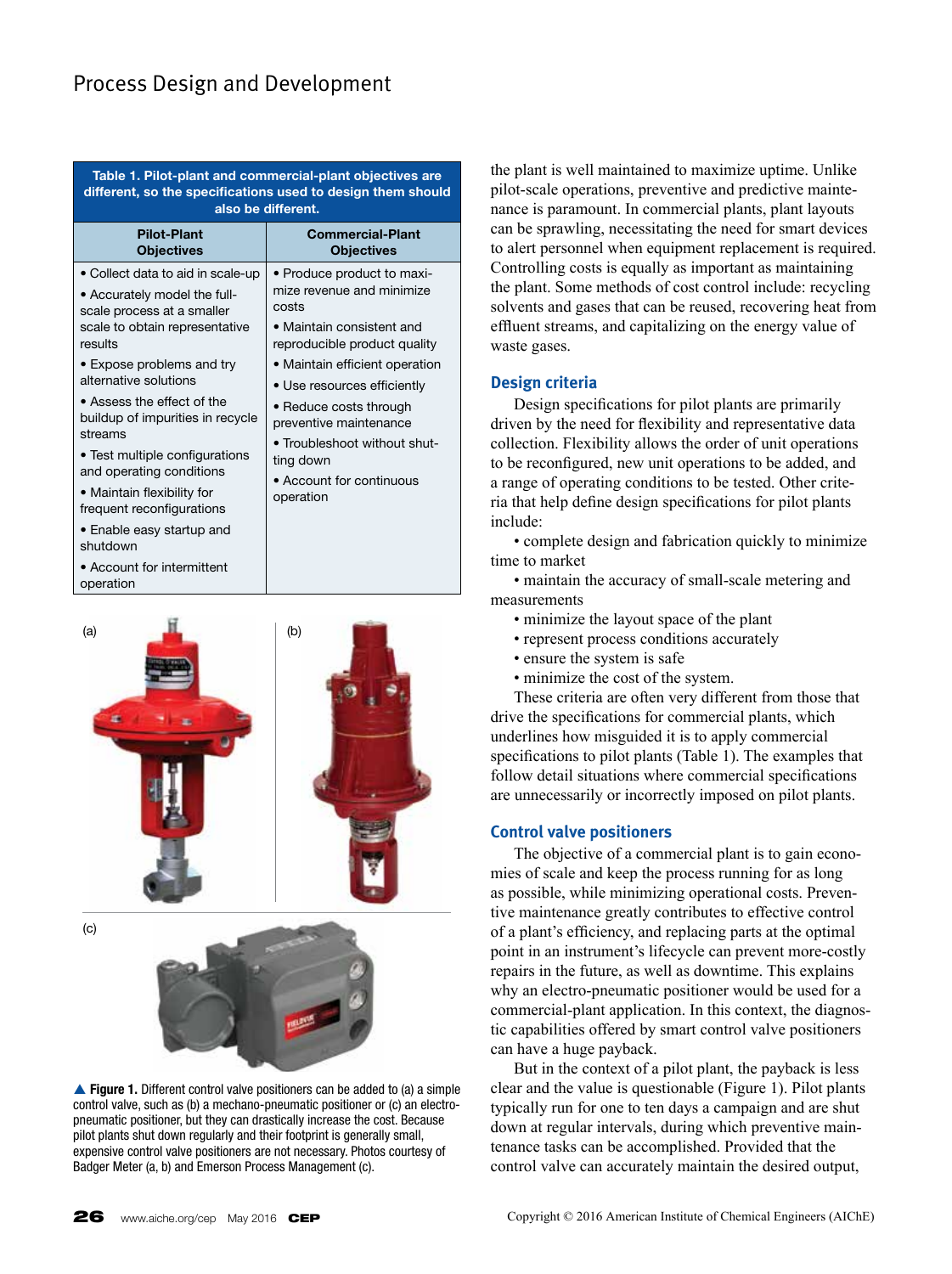the "smartness" of the positioner should not matter. Also, since the total footprint of a pilot plant is small and distances across the entire plant are short, operators can easily inspect a valve's stem position visually to confirm whether trims are working properly or need to be replaced.

Figure 1 shows three control valve positioner options with different levels of complexity and cost. The valve with no positioner would cost approximately \$1,000. With the mechano-pneumatic positioner added, the cost increases by about \$500 to \$700. The cost of the total valve assembly could easily jump to more than \$2,000 by adding the electro-pneumatic positioner. In most pilot plants, especially for processes with mild pressures and temperatures and low flowrates, valves without expensive positioners can be installed to minimize costs.

## **Piping**

Figure 2a illustrates a situation in which a piping specification for a commercial plant has been inappropriately applied to measure differential pressure across a 1.5-in.-dia. pilot-plant reactor that is 40 ft long. The specification calls for a 2-in. Class 300 flanged nozzle with a Class 300 ball valve, a flushing ring, and a diaphragm seal. The volume of the assembly is a significant volume of the reactor, and although it does not necessarily contribute to increased residence time, the assembly creates dead space where a large volume of reactants can accumulate, which can affect product quality. Temperature would also be difficult to control because the volume of the assembly is about one-third of the volume of the reactor.

The appropriate pilot-scale solution is to replace the entire assembly with a Class 3000 half coupling and a compression fitting (Figure 2b). This minimizes the dead volume and allows for easier control of the reactor temperature profile, which provides more representative data and a higher-quality product. Operators are able to disassemble these types of fittings more quickly with less effort, enhancing the flexibility of the setup. Minimizing the size and number of fittings used throughout the plant lowers costs.

#### **Thermowells**

Owners of pilot plants commonly request that a thermowell be included in a process line that requires temperature measurement, but this specification is inappropriate for pilot plants. Thermowells are typically used in full-scale commercial plants; when a thermocouple within a thermowell fails, the thermocouple can be easily replaced without the need for production interruptions and draining of the piping or vessel. Commercial processes will run at equilibrium for long periods of time with very few changes in process conditions. In this environment, a thermocouple

within a thermowell will accurately represent the process fluid temperature.

However, a large flanged thermowell will introduce residence time issues in pilot plants, which have smaller lines. In Figure 3a, the pilot-plant piping needs to be expanded to accommodate the bulky thermowell. The time to achieve equilibrium following a temperature change will be significantly delayed at the pilot-plant scale because the



**Figure 2.** (a) When piping specifications for a commercial plant are applied to measure differential pressure across a pilot-scale reactor, the incompatible piping creates a large dead volume that affects product quality and the ability to control temperature. (b) Replacing the entire assembly with a smaller-scale solution minimizes the dead volume and helps to control the reactor temperature profile.



**Figure 3.** (a) Large flanged thermowells introduce residence time issues in pilot plants, which have smaller piping. (b) Swaging the thermocouple directly into the process line is a more appropriate and scale-specific method of temperature measurement that lowers residence time because of the smaller volume.